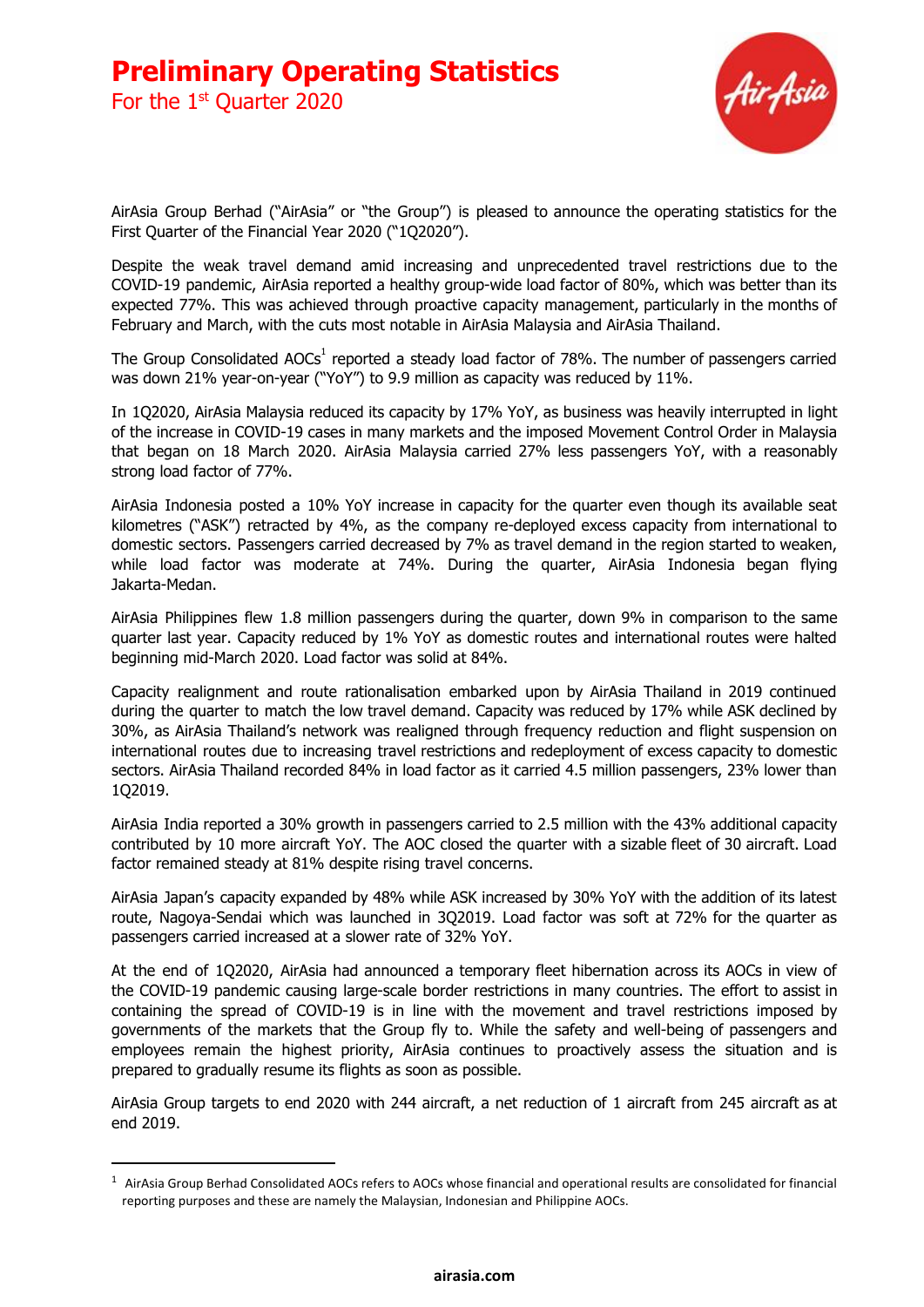For the  $1<sup>st</sup>$  Quarter 2020



### **AirAsia Group Berhad Consolidated AOCs – Malaysia, Indonesia & Philippines**

| <b>1st Quarter 2020 Operating Statistics</b>               |                  |            |               |
|------------------------------------------------------------|------------------|------------|---------------|
| <b>AirAsia Group Berhad</b><br><b>AOCs (MAA, IAA &amp;</b> | <b>JAN - MAR</b> |            |               |
| PAA)                                                       | 2020             | 2019       | <b>Change</b> |
| Passengers Carried <sup>1</sup>                            | 9,901,726        | 12,548,460 | $-21%$        |
| Capacity <sup>2</sup>                                      | 12,708,140       | 14,268,918 | $-11%$        |
| Load Factor $(\%)^3$                                       | <b>78%</b>       | 88%        | $-10$ ppts    |
| ASK $(mil)^4$                                              | 14,380           | 17,788     | $-19%$        |
| RPK $(mil)^5$                                              | 11,367           | 15,678     | $-27%$        |
| Number of stages <sup>6</sup>                              | 69,749           | 78,709     | $-11%$        |
| Average stage length (km)                                  | 1,116            | 1,239      | $-10%$        |
| Size of fleet at month end <sup>7</sup>                    | 149              | 141        | 8             |

Note: (i) The fleet count excludes:

- Two (2) A320 aircraft leased to <sup>a</sup> third party airline

### **Malaysia**

### **1st Quarter 2020 Operating Statistics**

|                                         | <b>JAN - MAR</b> |           |               |
|-----------------------------------------|------------------|-----------|---------------|
| <b>Malaysia AirAsia</b>                 | 2020             | 2019      | <b>Change</b> |
| Passengers Carried <sup>1</sup>         | 6,382,314        | 8,716,196 | $-27%$        |
| Capacity <sup>2</sup>                   | 8,236,940        | 9,980,958 | $-17%$        |
| Load Factor (%) <sup>3</sup>            | 77%              | 87%       | $-10$ ppts    |
|                                         |                  |           |               |
| ASK $(mil)^4$                           | 9,389            | 12,349    | $-24%$        |
| RPK $(mil)^5$                           | 7,457            | 10,869    | $-31%$        |
|                                         |                  |           |               |
| Number of stages <sup>6</sup>           | 44,909           | 54,887    | $-18%$        |
| Average stage length (km)               | 1,129            | 1,229     | -8%           |
| Size of fleet at month end <sup>7</sup> | 97               | 94        | 3             |

Note: (ii) The fleet count excludes:

- Two (2) A320 aircraft leased to <sup>a</sup> third party airline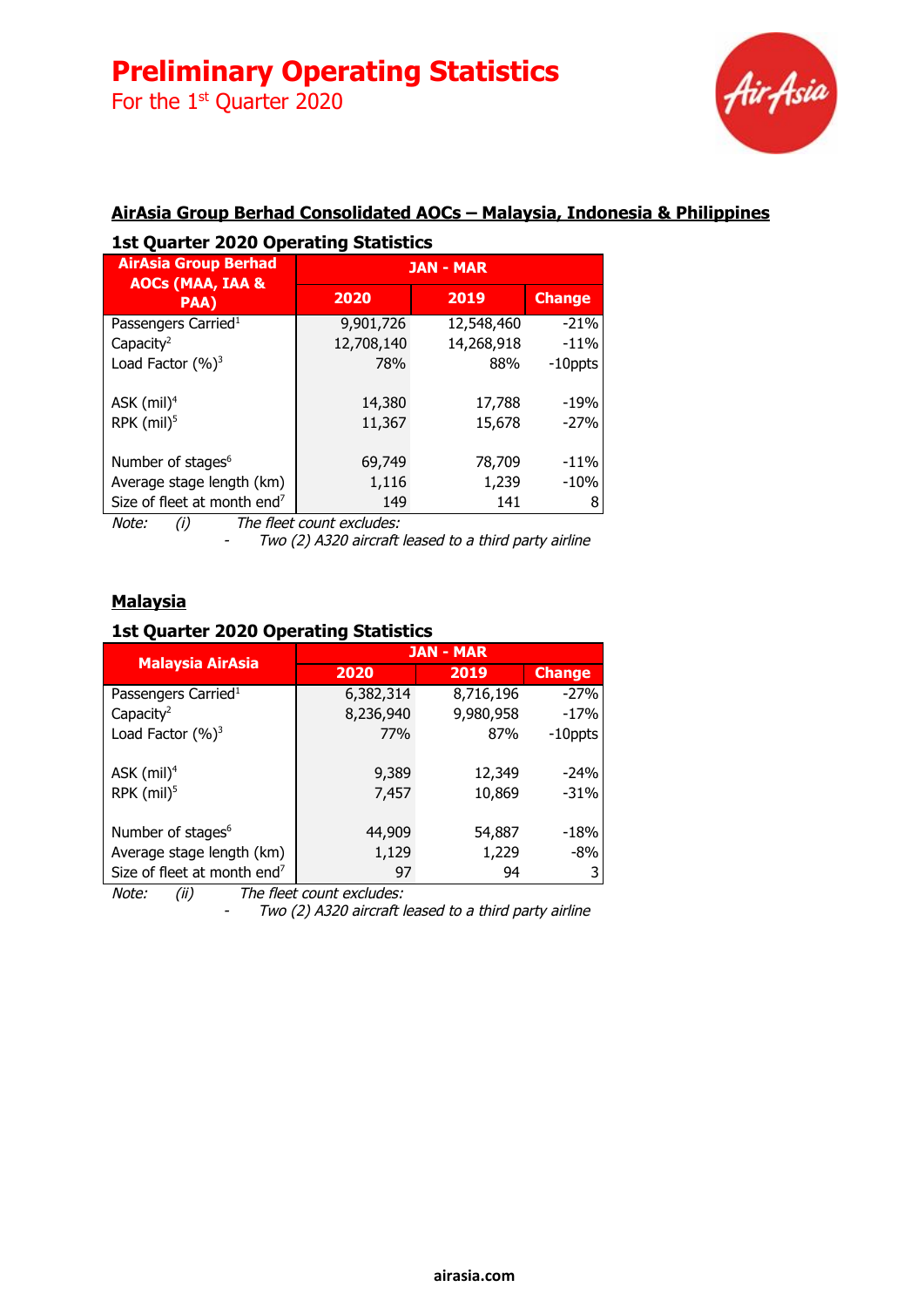For the  $1<sup>st</sup>$  Quarter 2020



## **Indonesia**

### **1st Quarter 2020 Operating Statistics**

| <b>Indonesia AirAsia</b>                | <b>JAN - MAR</b> |           |               |
|-----------------------------------------|------------------|-----------|---------------|
|                                         | 2020             | 2019      | <b>Change</b> |
| Passengers Carried <sup>1</sup>         | 1,718,192        | 1,857,296 | $-7%$         |
| Capacity <sup>2</sup>                   | 2,336,940        | 2,126,700 | 10%           |
| Load Factor $(%)^3$                     | 74%              | 87%       | -13ppts       |
|                                         |                  |           |               |
| ASK $(mil)^4$                           | 2,762            | 2,878     | $-4%$         |
| RPK $(mil)^5$                           | 2,041            | 2,488     | $-18%$        |
|                                         |                  |           |               |
| Number of stages <sup>6</sup>           | 12,983           | 11,815    | 10%           |
| Average stage length (km)               | 1,134            | 1,343     | $-16%$        |
| Size of fleet at month end <sup>7</sup> | 28               | 24        |               |

## **Philippines**

### **1st Quarter 2020 Operating Statistics**

|                                         | <b>JAN - MAR</b> |           |               |
|-----------------------------------------|------------------|-----------|---------------|
| <b>AirAsia Philippines</b>              | 2020             | 2019      | <b>Change</b> |
| Passengers Carried <sup>1</sup>         | 1,801,220        | 1,974,968 | $-9%$         |
| Capacity <sup>2</sup>                   | 2,134,260        | 2,161,260 | $-1\%$        |
| Load Factor $(%)^3$                     | 84%              | 91%       | -7ppts        |
|                                         |                  |           |               |
| ASK $(mil)^4$                           | 2,230            | 2,561     | $-13%$        |
| RPK $(mil)^5$                           | 1,869            | 2,321     | $-19%$        |
|                                         |                  |           |               |
| Number of stages <sup>6</sup>           | 11,857           | 12,007    | $-1\%$        |
| Average stage length (km)               | 1,045            | 1,185     | $-12%$        |
| Size of fleet at month end <sup>7</sup> | 24               | 23        |               |
|                                         |                  |           |               |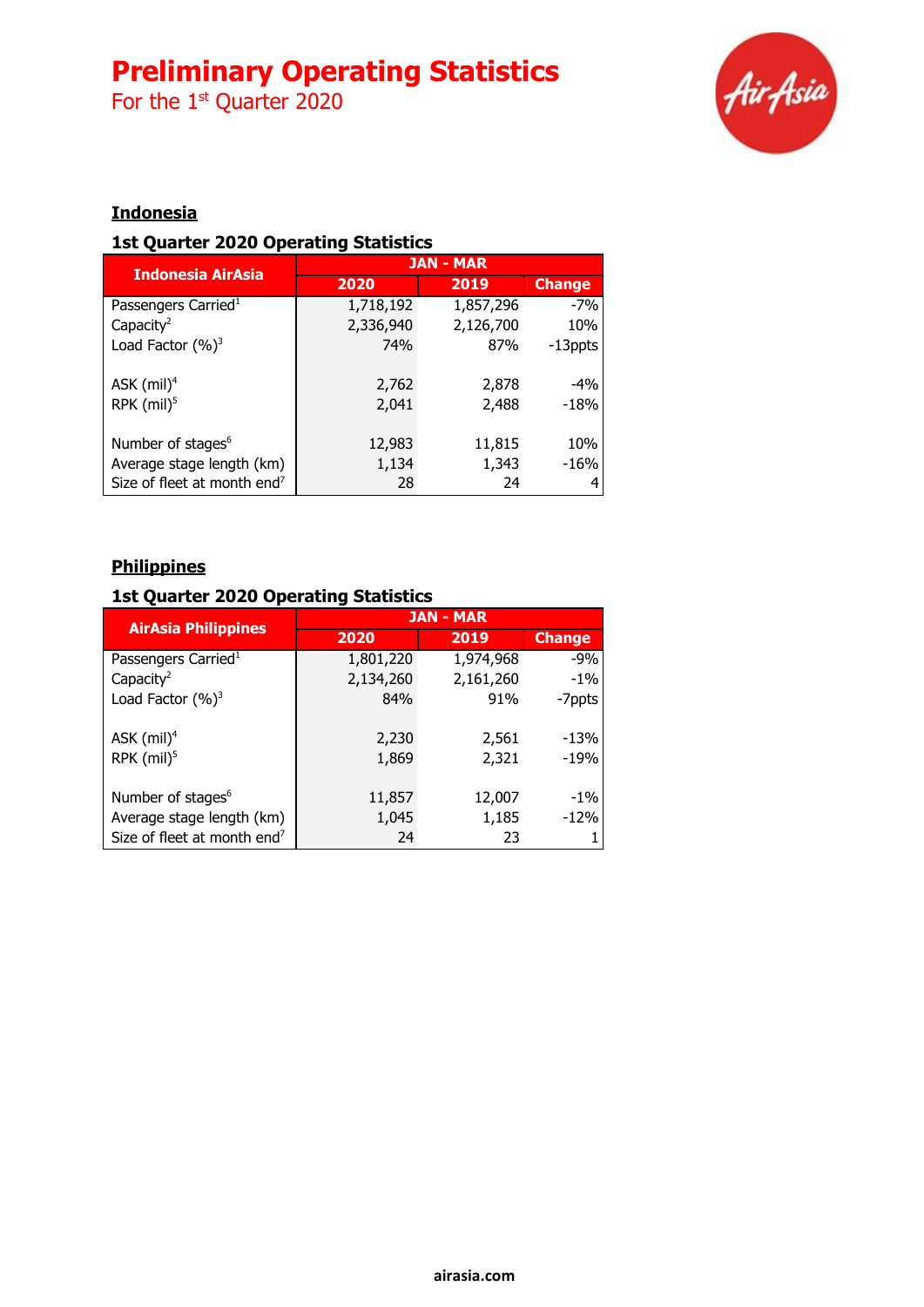For the  $1<sup>st</sup>$  Quarter 2020



## **Thailand**

### **1st Quarter 2020 Operating Statistics**

|                                         | <b>JAN - MAR</b> |           |               |
|-----------------------------------------|------------------|-----------|---------------|
| <b>Thai AirAsia</b>                     | 2020             | 2019      | <b>Change</b> |
| Passengers Carried <sup>1</sup>         | 4,531,142        | 5,861,824 | $-23%$        |
| Capacity <sup>2</sup>                   | 5,420,286        | 6,507,990 | $-17%$        |
| Load Factor $(%)^3$                     | 84%              | 90%       | -6ppts        |
| ASK $(mil)^4$                           | 4,834            | 6,874     | $-30\%$       |
| RPK $(mil)^5$                           | 3,988            | 6,151     | $-35%$        |
| Number of stages <sup>6</sup>           | 29,629           | 36,061    | $-18%$        |
| Average stage length (km)               | 896              | 1,056     | $-15%$        |
| Size of fleet at month end <sup>7</sup> | 62               | 62        |               |

## **India**

## **1st Quarter 2020 Operating Statistics**

| AirAsia India                           | <b>JAN - MAR</b> |           |               |
|-----------------------------------------|------------------|-----------|---------------|
|                                         | 2020             | 2019      | <b>Change</b> |
| Passengers Carried <sup>1</sup>         | 2,518,884        | 1,936,888 | 30%           |
| Capacity <sup>2</sup>                   | 3,115,800        | 2,173,680 | 43%           |
| Load Factor $(%)^3$                     | 81%              | 89%       | -8ppts        |
|                                         |                  |           |               |
| ASK $(mil)^4$                           | 3,358            | 2,322     | 45%           |
| RPK $(mil)^5$                           | 2,765            | 2,093     | 32%           |
|                                         |                  |           |               |
| Number of stages <sup>6</sup>           | 17,310           | 12,076    | 43%           |
| Average stage length (km)               | 1,078            | 1,068     | $1\%$         |
| Size of fleet at month end <sup>7</sup> | 30               | 20        | 10            |